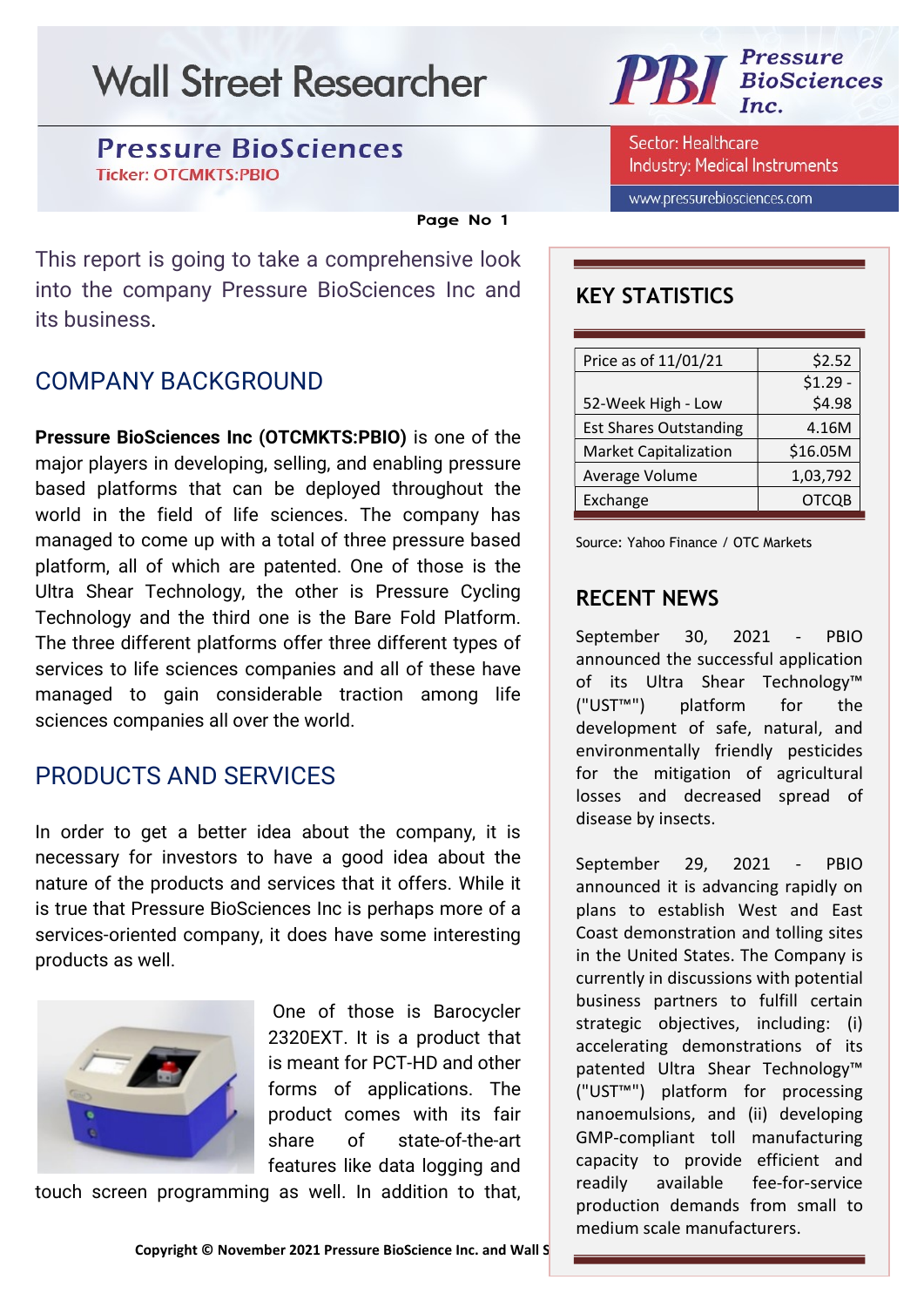### **Pressure BioSciences Ticker: OTCMKTS:PBIO**

#### Page No 2

there are circulating water bath hookups as well as an electric heater. The maximum pressure that it can apply stands at a powerful 45000 psi. Anyone interesting in buying the product could consider visiting the Pressure BioSciences Inc website.

On the other hand, there are certain technologies that the company offers its clients and it could be a good move for any potential investor to look into some of those. One of the technologies that Pressure BioSciences Inc offers is BaroFold Technology. As mentioned earlier, it is a patented technology and helps in applying high pressure that is meant for controlled refolding as well as disaggregation of proteins to the native structures. The technology enhances

#### **Pressure PBI BioSciences**

Sector: Healthcare **Industry: Medical Instruments** 

www.pressurebiosciences.com

### RECENT NEWS (Contd.)

September 28, 2021 - PBIO announced that the Company has accepted invitations to present at this week's Benzinga Healthcare and Emerging Growth Small Cap Conferences. These real-time, interactive investor conferences will feature presentations from multiple up-and-coming, innovative, and exciting small cap companies.

the dissolution of protein aggregates and thereby helps in improving the activity of protein based therapeutics.

These are some of the products and services that have helped Pressure BioSciences Inc emerge as one of the leaders in its industry. However, the company is in fact striving to come up with new products and services in the near future so that it can continue to enjoy a degree of competitive advantage in an ultra-competitive industry.

## INVESTMENT HIGHLIGHTS:-

Ultimately investors also need to see some of the reasons why they might consider looking into a company and its stock. In this context, there are three specific developments that they might consider looking into. Here is a look at some of the developments from recent times that could prove to be useful for any investor.

## A. SUCCESSFUL TRANSFORMATION OF NEEM OIL

On September 30, Pressure BioSciences Inc had been in sharp focus among investors after it announced that its Ultra Shear Technology had been deployed successfully for the purposes of developing natural, environment-friendly, and safe pesticides for controlling agricultural losses. The company announced at the time that it had used its patented Ultra Shear Technology platform for the production of neem oil. Neem oil is a highly effective product that can be used to ward off insects and pests which spread diseases.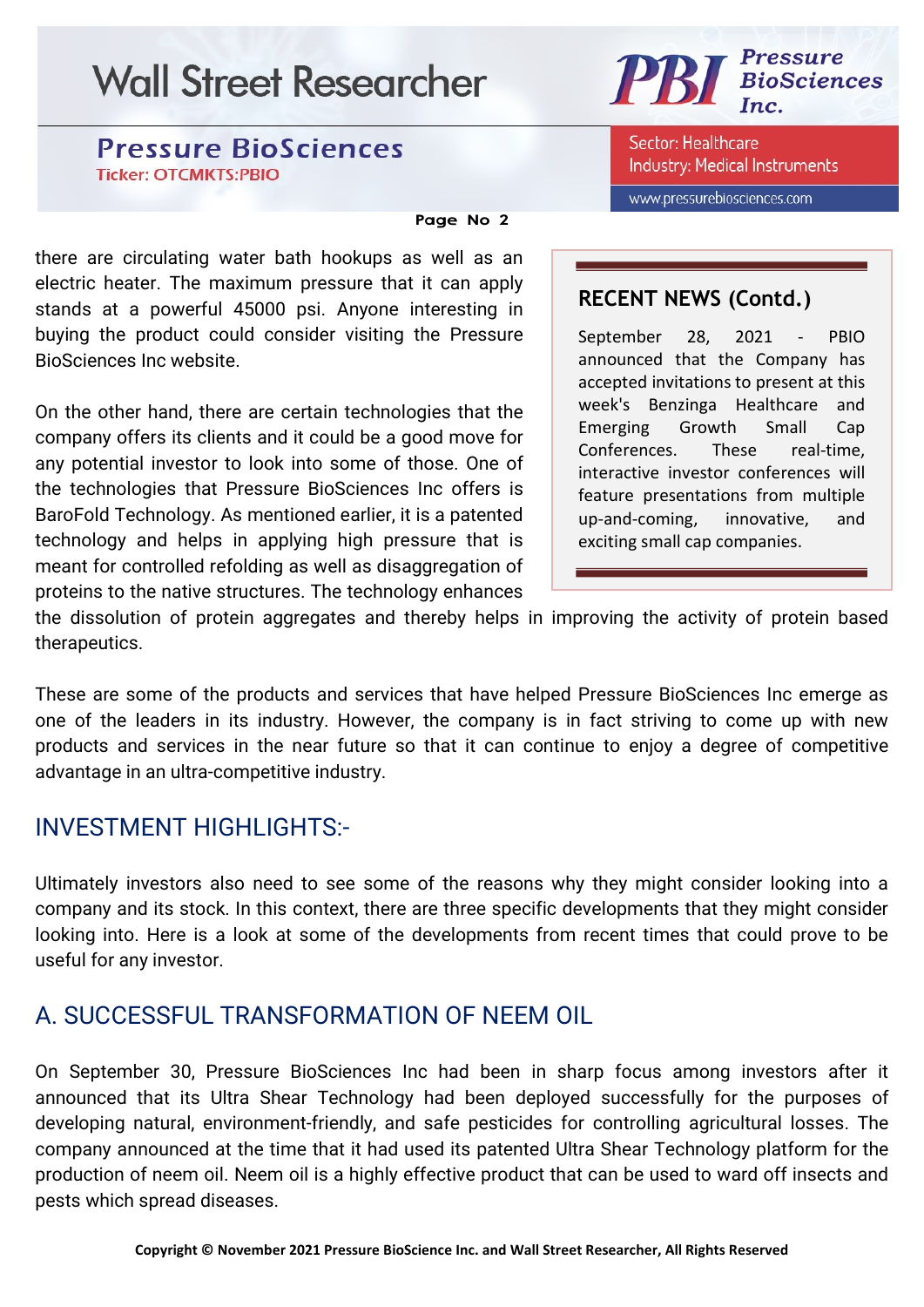**Pressure BioSciences Ticker: OTCMKTS:PBIO** 



Sector: Healthcare **Industry: Medical Instruments** 

www.pressurebiosciences.com

Page No 3

In addition to that, the neem oil that had been extracted by the technology is far more stable when compared to other forms of neem oil, which separate pretty quickly once it is mixed with water. Hence, the excitement among investors with regard to the development was understandable. It should be noted that in excess of 50% of the global population resides in regions where malaria is common and in such locations, the use of neem oil could prove to be highly beneficial. The product could eventually have widespread use and that may be the reason behind the excitement.

## B. ANNOUNCEMENT OF FORWARD INTEGRATION PLANS

In October, the company made an announcement with regards to its plans for the establishment of East and West Coast demonstrations of Ultra Shear Technology. In addition to that, the company noted that it was also looking to bag Toll Manufacturing Partnerships in West and East Coasts of the country. Those are ambitious plans and could help the company in hitting the big time in a spectacular fashion. Hence, it is something that investors need to keep an eye on over the course of the coming weeks. In this context, it is also necessary to point out that back on October 1 the company had also announced that it was in talks with a large number of potential business partners who could fulfill specific strategic needs. Hence, this particular initiative from Pressure BioSciences Inc is another investment highlight that is hard to miss for anyone who may be tracking the company at this point in time.

## C. KEY UPDATES TO SHAREHOLDERS

Last month on September 28, Pressure BioSciences Inc was in the news once again after it announced that it had accepted invitations for making presentations at the Benzinga Healthcare and Emerging Growth Small-Cap Conferences that were going to be held in the same week. Making presentations of that nature at key industry events helps in raising the profile of a company considerably due to the simple fact that more and more people get to know the company more intimately. The event in question was interactive in nature and it could be watched live by those who might have been interested. The Chief Executive Officer and President of Pressure BioSciences Inc Richard T Schumacher was scheduled to provide a corporate review at the event and was also meant to provide the audience with a lowdown of the revenues growth that had been seen in 2021.

These are three of the important events in recent times that is likely going to be on the minds of most investors when they start doing research on the Pressure BioSciences Inc stock a bit more deeply. This report seeks to provide investors with the correct perspective when it comes to Pressure BioSciences Inc.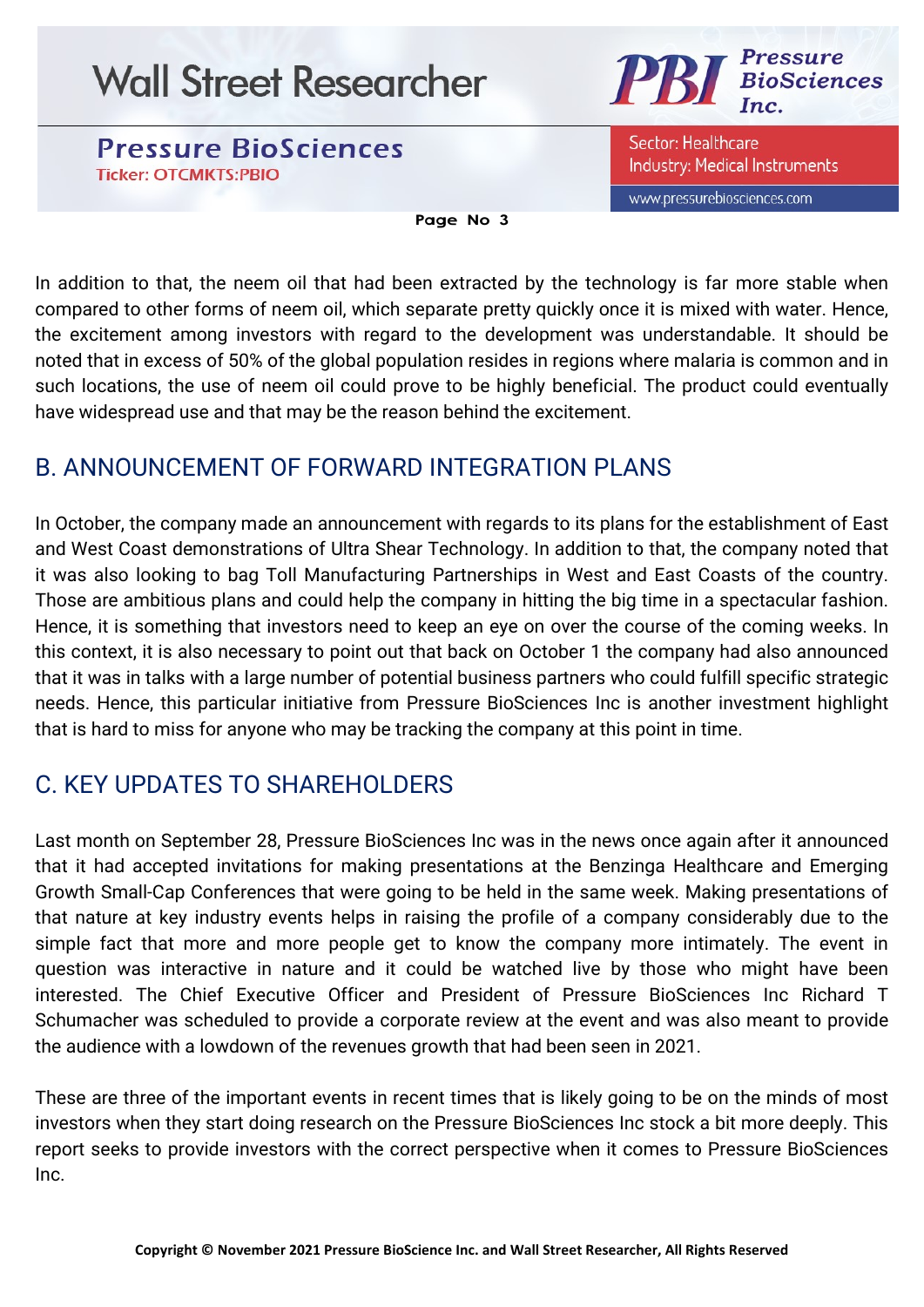**Pressure BioSciences Ticker: OTCMKTS:PBIO** 



Sector: Healthcare **Industry: Medical Instruments** 

www.pressurebiosciences.com

Page No 4

## MARKET OPPORTUNITY

Now that the investment highlights have been dealt with, it is perhaps important for investors to look into the market opportunities that exist for Pressure BioSciences Inc. The market opportunities will provide investors with a fair idea about the sort of growth that the company can expect to generate in the near term.

This brings us to the subject of the carotenoid algae known as Astaxanthin that is found in different forms of marine life like shrimp. It is one of the most potent natural antioxidants. Experts have revealed that it is 100 times more potent tan Vitamin E and 6000 times more potent when compared to Vitamin C. This has caused a massive spike in demand for Astaxanthin all over the world and consequently the market has also grown considerably.



The market currently has a CAGR or compound annual growth rate of 13.3% and it has been suggested that the market could grow into a \$770 million one in the next three years. While many companies have been drawn to the Astaxanthin market, it seems it is Pressure BioSciences Inc that is in the unique position of actually cashing in on it. The Ultra Shear Technology that has been developed by the company could just be the thing that the Astaxanthin needs if it is to fulfill its potential.

The Ultra Shear Technology platform has the capability of producing molecules of Astaxanthin oil that are considered stable and of high quality. More importantly, the technology could make Astaxanthin far more bioavailable. If it is more bioavailable then it is going to make it cheaper to produce and at this point in time, bioavailability remains the biggest challenge for the nascent Astaxanthin industry. Hence, it is quite clear to see at this point in time that Pressure BioSciences Inc has the technology and the expertise to move in and corner a market with massive potential. It is something that investors could do well to keep an eye on in the coming months.

## COMPETITIONS

There are very few companies that enjoy any kind of monopoly in the market and Pressure BioSciences Inc is not one of them. The company also has a fair share of competition in its particular niche and if it is to grow then it will need to handle its competition ably. Here is a look at some of the companies which are Pressure BioSciences Inc' competitors at this point in time.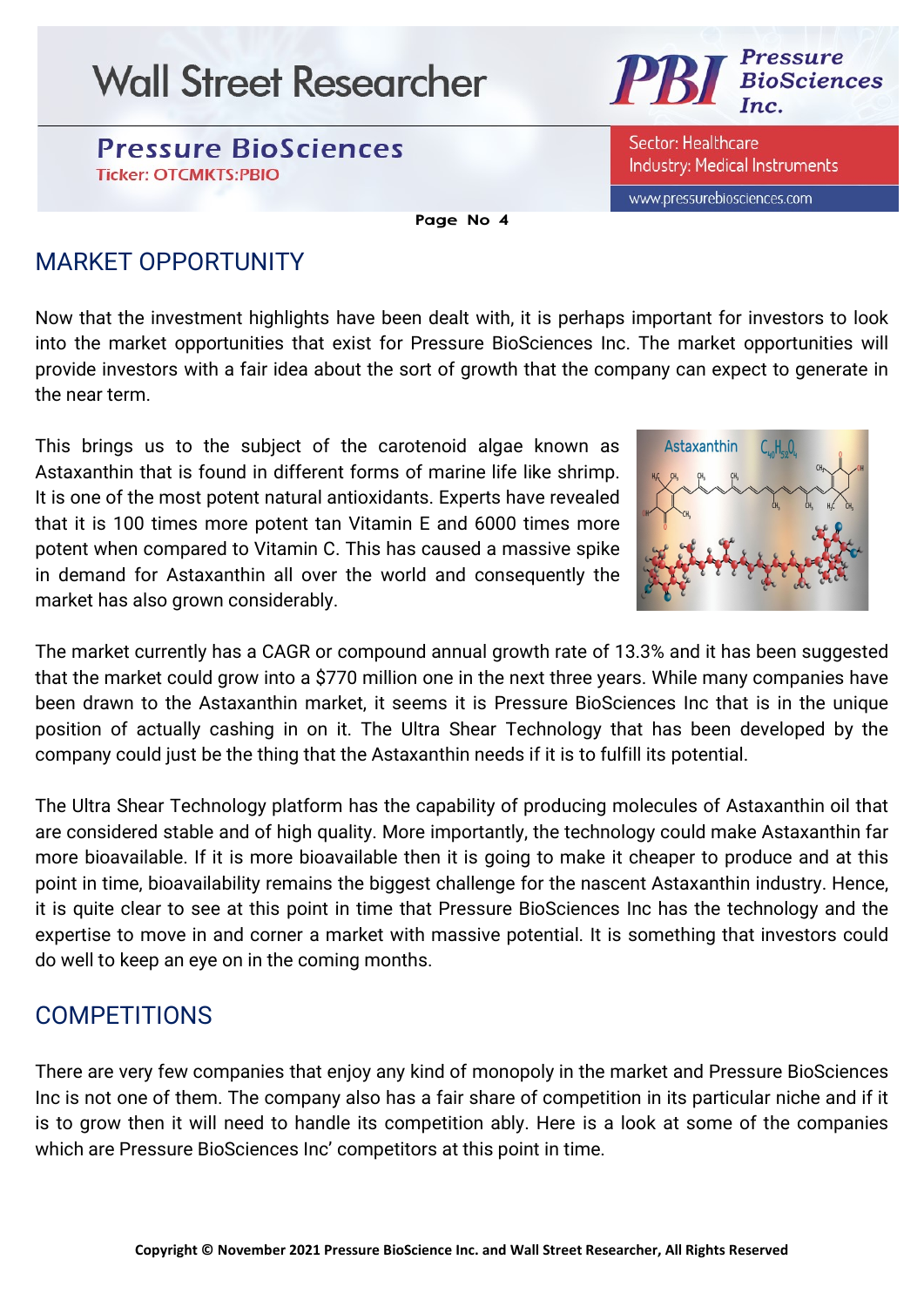**Pressure BioSciences Ticker: OTCMKTS:PBIO** 



Sector: Healthcare **Industry: Medical Instruments** 

www.pressurebiosciences.com

Page No 5

## AETHLON MEDICAL (NASDAQ:AEMD)

This is primarily a medical technology company and is focussed on the development of products by way of which life and organ threatening conditions could be diagnosed. At this point in time, the company is best known for having developed the product named Aethlon Hemopurifier, which is an immunotherapeutic device and helps in the removal of viruses from the human circulatory system that might be life-threatening.

## ANIKA THERAPEUTICS INC (NASDAQ:ANIK)

Anika has a fairly large operation as a joint preservation company and operates through a range of subsidiaries. At this point, the company's operations are spread across Europe, the United States, and other parts of the world. The best-known products of the company currently are the two joint pain management products named Orthovisc and Monovisc. The other notable product from Anika is Cingal which provides both short-term and long-term pain relief.

## ABIOMED INC (NASDAQ:ABMD)

Last but certainly not least, it is ABIOMED which poses serious competition to Pressure BioSciences Inc. It is a medical device company and is involved in the research, development, and eventual sales of products that help in the replacement of the pumping action of the heart. That is a massive market considering the fact that these products help in providing a continuum of care for patients who might have suffered from heart failure. The company is working on growing the extent of its offerings as well and that could be another reason why this is a rival that investors need to watch out for.

## MANAGEMENT TEAM

A company might have excellent products and services on offer but without a capable management team, all of that might never reach its full potential. Here is a look at the key men in the management team at Pressure BioSciences Inc.

### RICHARD T. SCHUMACHER, CHIEF EXECUTIVE OFFICER, AND DIRECTOR

Schumacher is the founder of the company and had been a director since 1978, when Boston Biomedica Inc, the legacy business had been established. He has been in his position as the CEO of the company since as far back as April of 2004 and has led the company with distinction during his tenure.